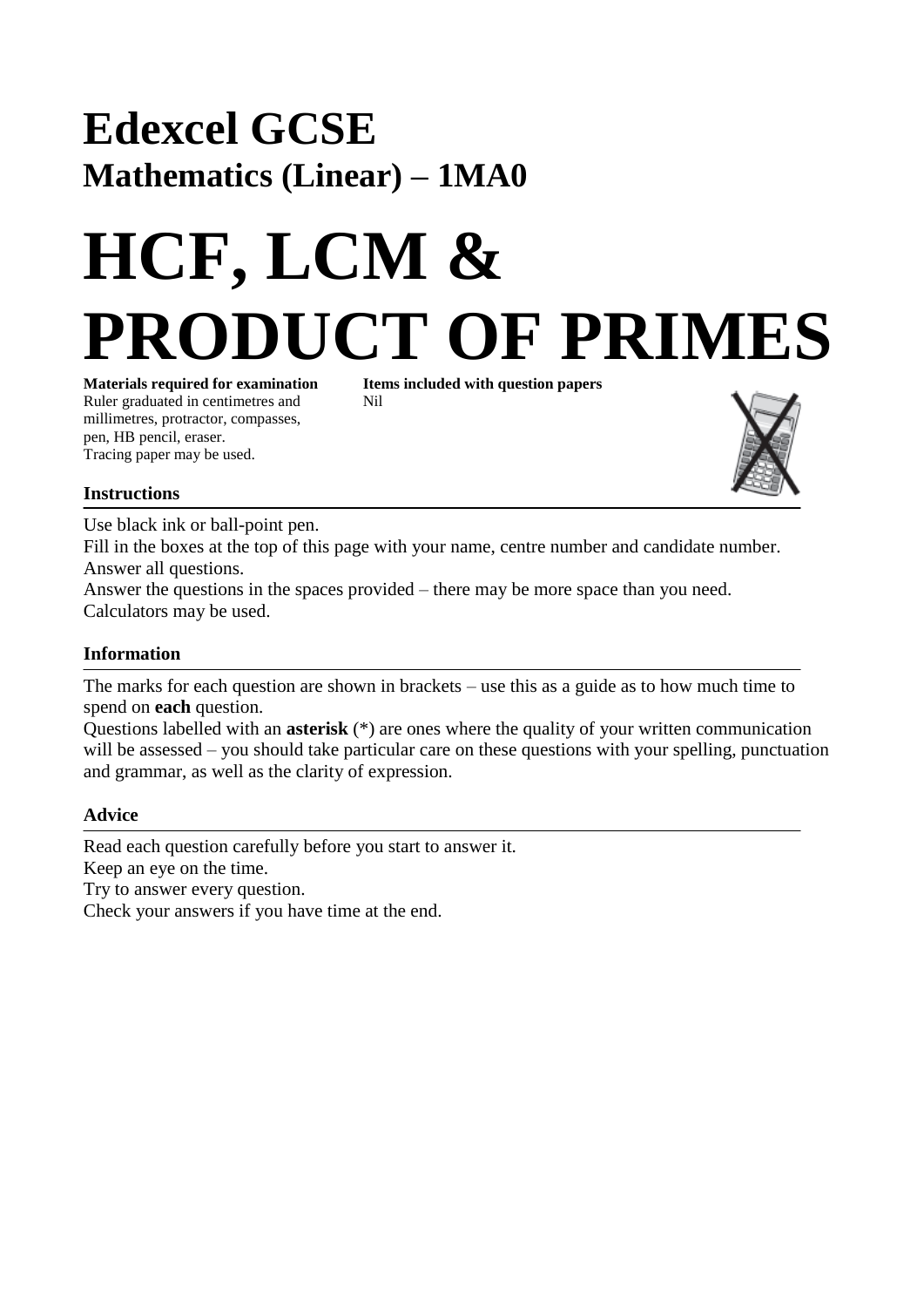**1.** Write 140 as the product of its prime factors.

..............................................................................

 **(2 marks)**

**2.** Write 720 as a product of its prime factors.

.....................................

 **(2 marks)**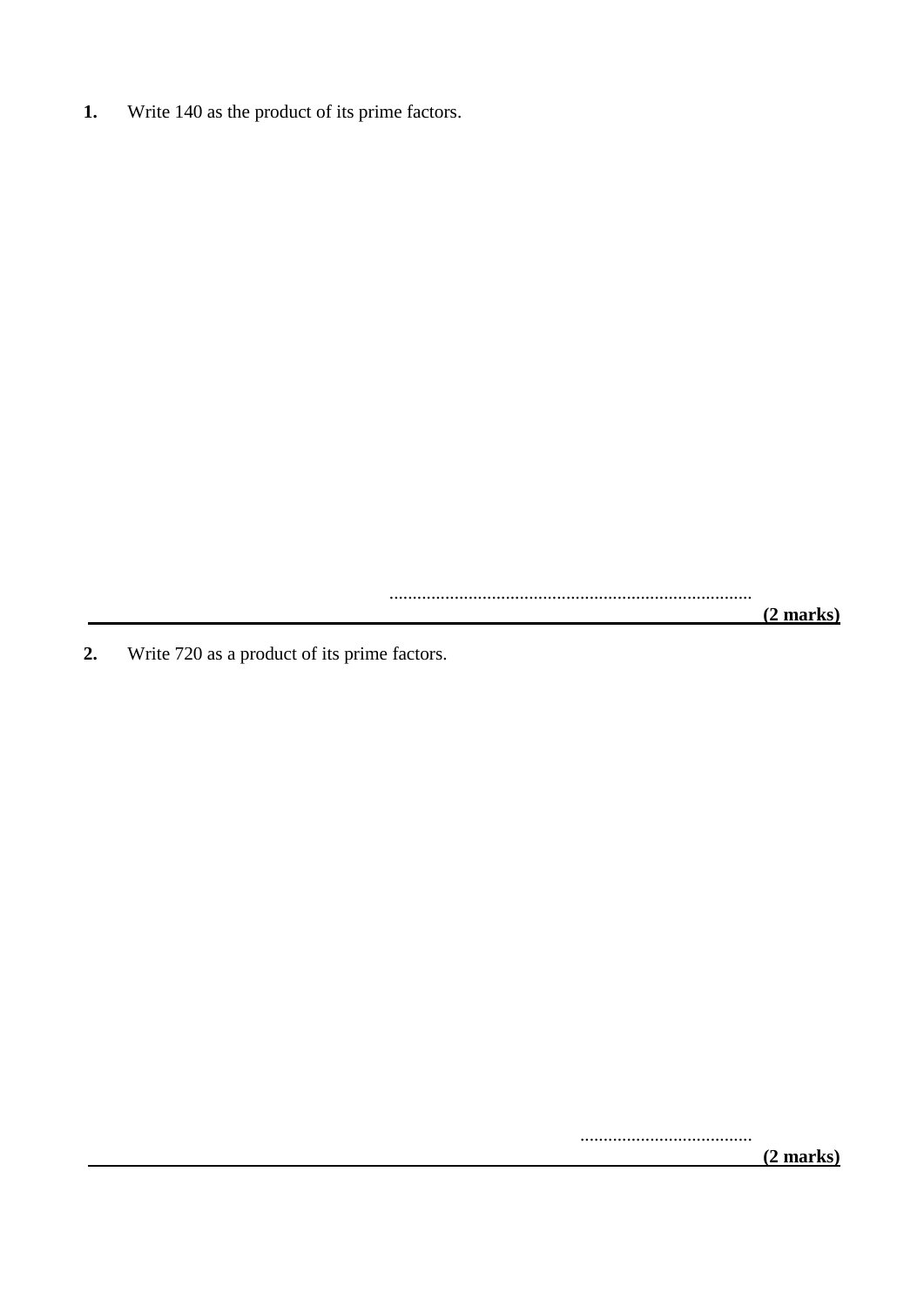**3.** (a) Express the following numbers as products of their prime factors.

(i) 60,

(ii) 96.

.............................

.............................

**(4)**

**(1)**

.............................

(b) Find the Highest Common Factor of 60 and 96.

(c) Work out the Lowest Common Multiple of 60 and 96.

............................ **(2) (7 marks)**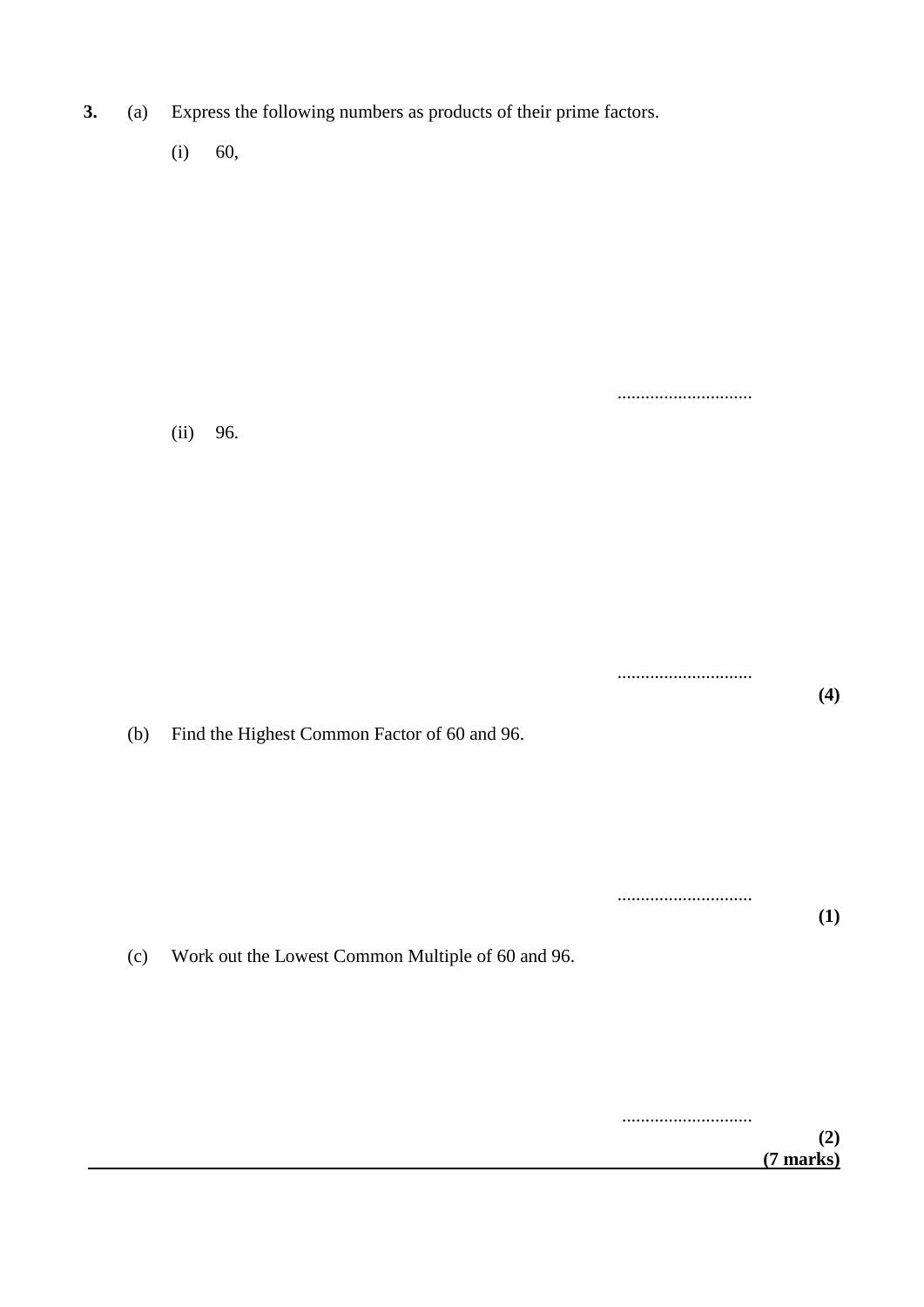**4.** (a) Express 120 as the product of powers of its prime factors.

**(3)** (b) Find the Lowest Common Multiple of 120 and 150. …………………………………… **(2) (5 marks)**

……………………………………………

**5.** (a) Express 108 as the product of powers of its prime factors.

......................... **(3)**

(b) Find the Highest Common Factor (HCF) of 108 and 24

.......................... **(1) (4 marks)**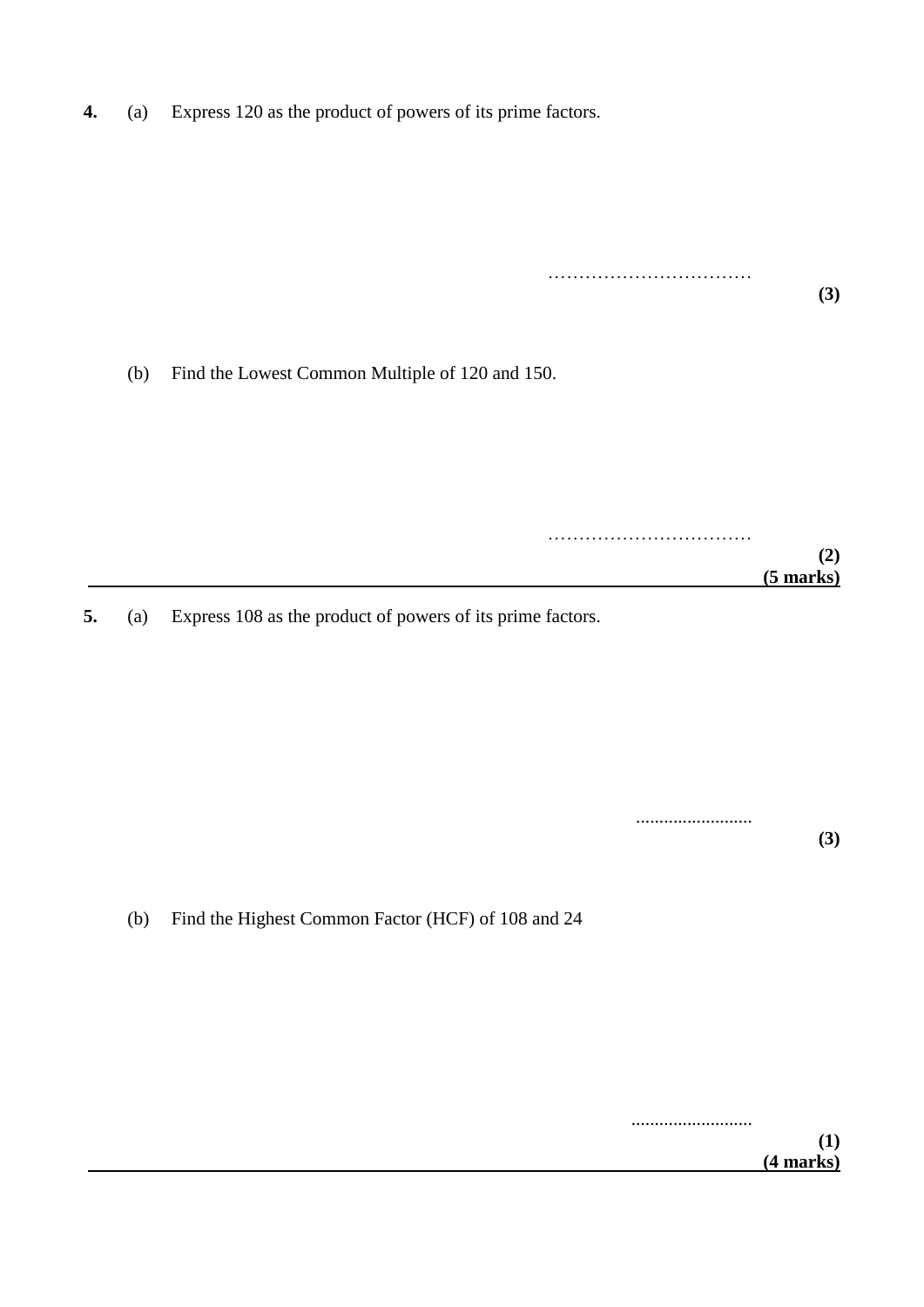| 6. |  | (a) Work out the Highest Common Factor (HCF) of 24 and 64 |  |
|----|--|-----------------------------------------------------------|--|
|----|--|-----------------------------------------------------------|--|

.....................................

.....................................

**(2)**

**(2)**

**(2)**

(b) Work out the Lowest Common Multiple (LCM) of 24 and 64

 **(4 marks)**

**7.** (a) Find the Highest Common Factor of 75 and 90.

…………………………………………

(b) Find the Lowest Common Multiple of 75 and 90.

…………………………… **(2) (4 marks)**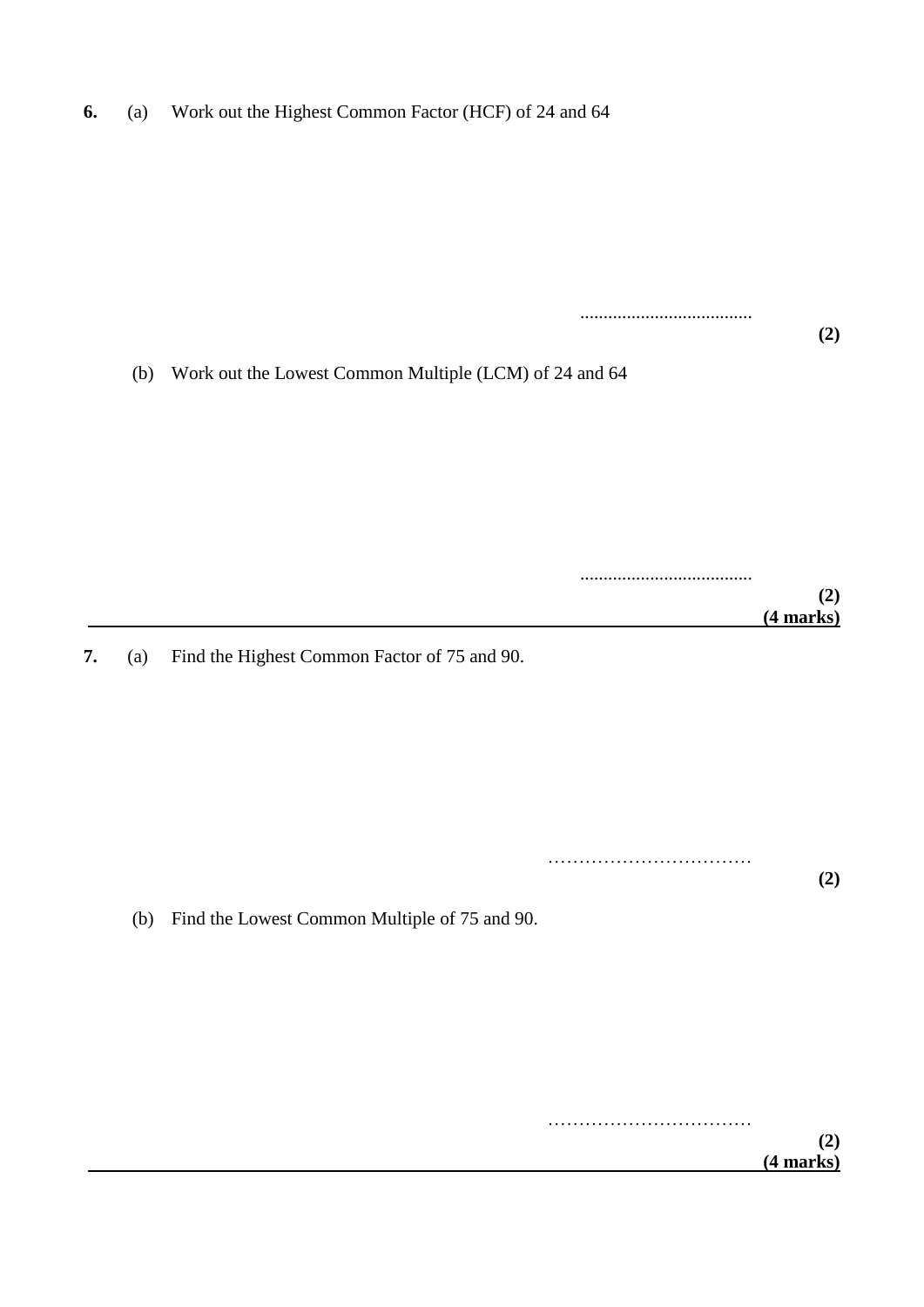**8.** (a) Express 84 as a product of its prime factors.

|    | (b) | Find the Highest Common Factor (HCF) of 84 and 35 | (3)                |
|----|-----|---------------------------------------------------|--------------------|
|    |     |                                                   | (2)<br>$(5$ marks) |
| 9. | (a) | Express 56 as the product of its prime factors.   |                    |
|    | (b) | Find the Lowest Common Multiple of 56 and 98      | (2)                |

..................................... **(2) (4 marks)**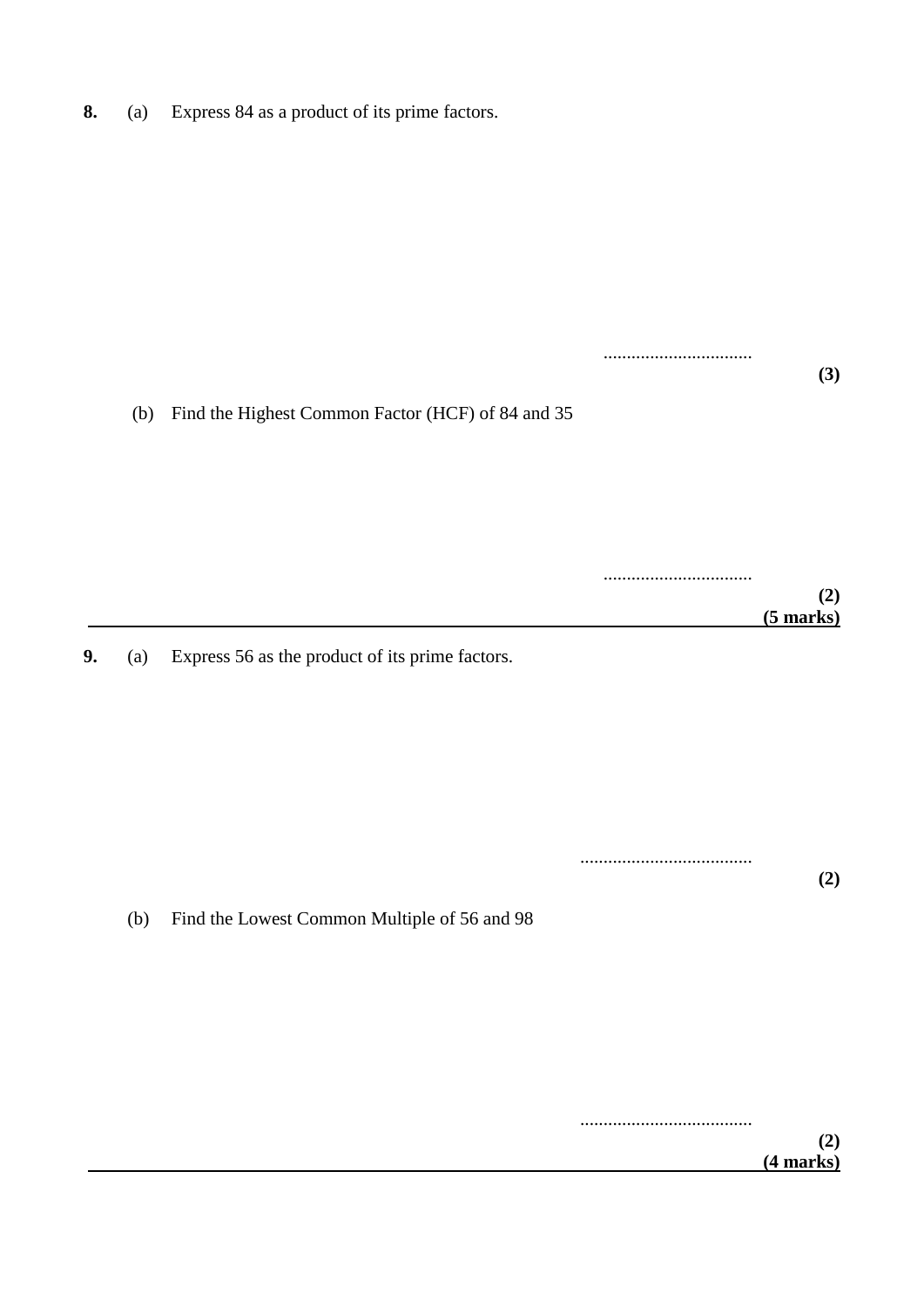### **10.** Find the Highest Common Factor (HCF) of 84 and 180

......................................  **(3 marks)**

**11.** Find the Highest Common Factor (HCF) of 32 and 80

..................................

 **(3 marks)**